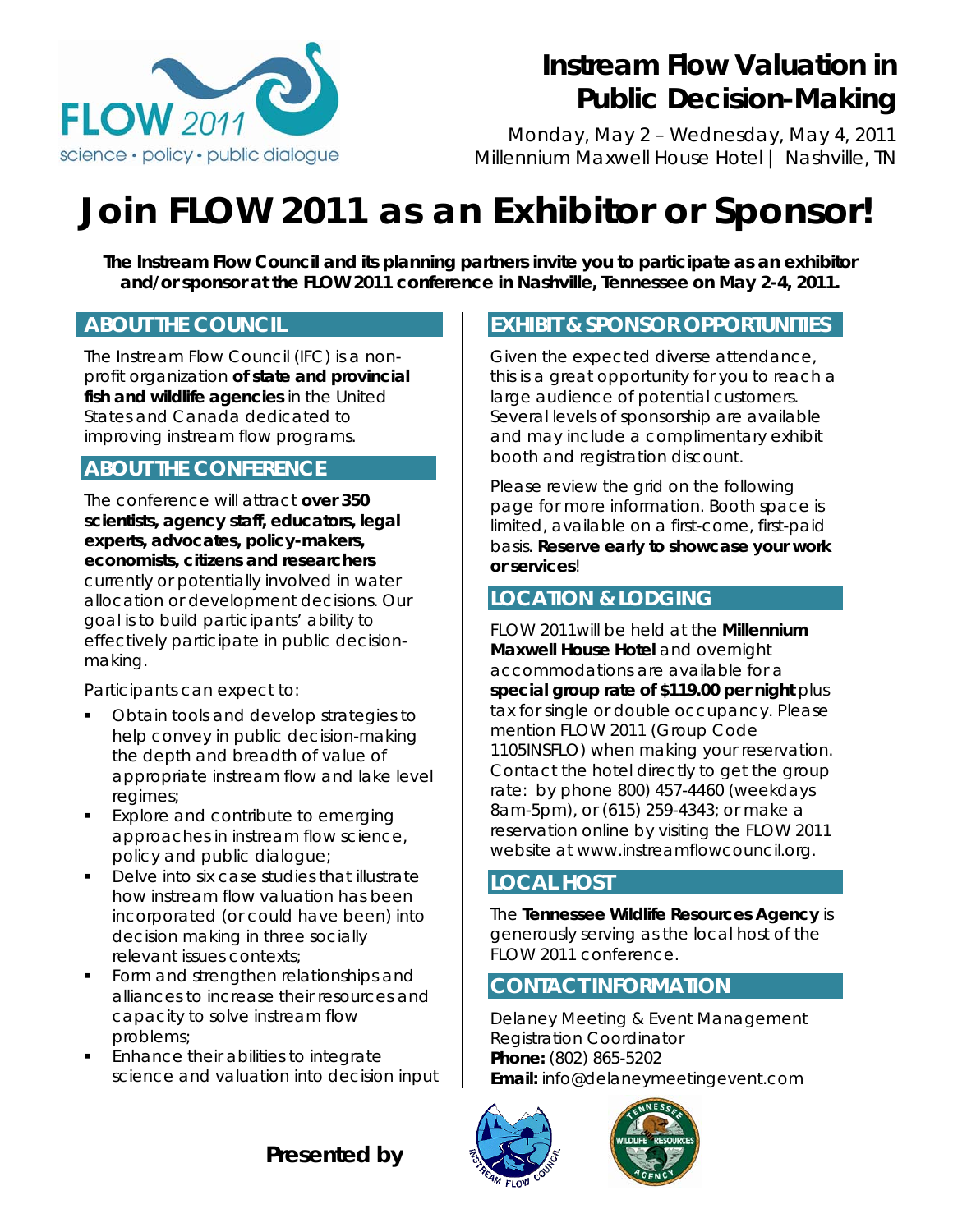

## **Exhibitor & Sponsor Recognition and Entitlements**

By participating as an exhibitor or sponsor you will receive recognition through a variety of channels as described below, based on the level of participation. The earlier we receive your payment, the earlier we can begin including your logo online and in ongoing promotions.

| Pricing &<br><b>Benefits</b>              | Platinum<br>Level<br>\$20,000 and<br>above                                    | Gold<br>Level<br>\$10,000-<br>\$19,999                              | <b>Silver Level</b><br>\$5,000-<br>\$9,999 | <b>Bronze</b><br>Level<br>$$2,000-$<br>\$4,999                                      | <b>Exhibitors</b><br>\$750-Commercial<br>\$500-Agencies<br>$$375-NGO's$             |
|-------------------------------------------|-------------------------------------------------------------------------------|---------------------------------------------------------------------|--------------------------------------------|-------------------------------------------------------------------------------------|-------------------------------------------------------------------------------------|
| Logo<br>Placement                         | Prominent<br>placement on<br>brochure, final<br>program and<br>break displays | Placement on<br>brochure.<br>final program<br>and break<br>displays | Placement<br>on break<br>displays          | Placement<br>on break<br>displays                                                   |                                                                                     |
| Logo on<br>Conference<br>Website          | Logo and link to<br>your site                                                 | Logo and link<br>to your site                                       |                                            |                                                                                     |                                                                                     |
| Conference<br>Registration                | Three free<br>conference<br>registrations                                     | Two free<br>conference<br>registrations                             | One free<br>conference<br>registration     | One<br>registration<br>discount<br>(\$150 off full<br>registration<br>fee of \$350) | One<br>registration<br>discount<br>(\$150 off full<br>registration<br>fee of \$350) |
| <b>Exhibit Space</b><br>$(8' \times 10')$ |                                                                               |                                                                     |                                            |                                                                                     |                                                                                     |
| Profile in the<br><b>Final Program</b>    |                                                                               |                                                                     |                                            |                                                                                     |                                                                                     |

### **EXHIBIT SPACE DETAILS:**

- Exhibits will be set up in the **Grand Ballroom East**, a **central location** within all other conference meeting space.
- Exhibit space will be assigned on a first paid, first served basis and includes an 8' skirted table and chair.
- A **detailed confirmation letter** will be sent once we are in receipt of your form and payment. This will include information regarding power & internet for booth space, shipping, etc.
- **Exhibit Set Up**: Access to the exhibit space for set up will be available on Monday, May 2<sup>nd</sup> beginning at 6:00 p.m.
- **Exhibit Hours**: There are designated times for attendees to visit with exhibitors beginning at 7:00 a.m. on Tuesday, May  $3^{rd}$  and ending on Thursday, May  $5^{th}$  at 11:00 a.m. Conference break food items, and the May 3<sup>rd</sup> evening reception will be located in the Exhibitors/Posters areas to draw attendees to the displays.
- **Exhibit Tear Down**: Thursday, May 5<sup>th</sup> at 11:00 a.m. Exhibits must be taken down by 5:00 p.m.
- **Conference Registration**: Entitlements are based on level and are described above. Registration includes the opportunity to participate in all conference activities, meals and sessions. Additional company or organization reps (over and beyond the free and discounted registrations above) who wish to attend and pay the full conference fee can register online at www.instreamflowcouncil.org. Exhibitors not registering for the conference are welcome to the food and beverages provided in the Exhibitor Area only (breaks and Tuesday evening reception).